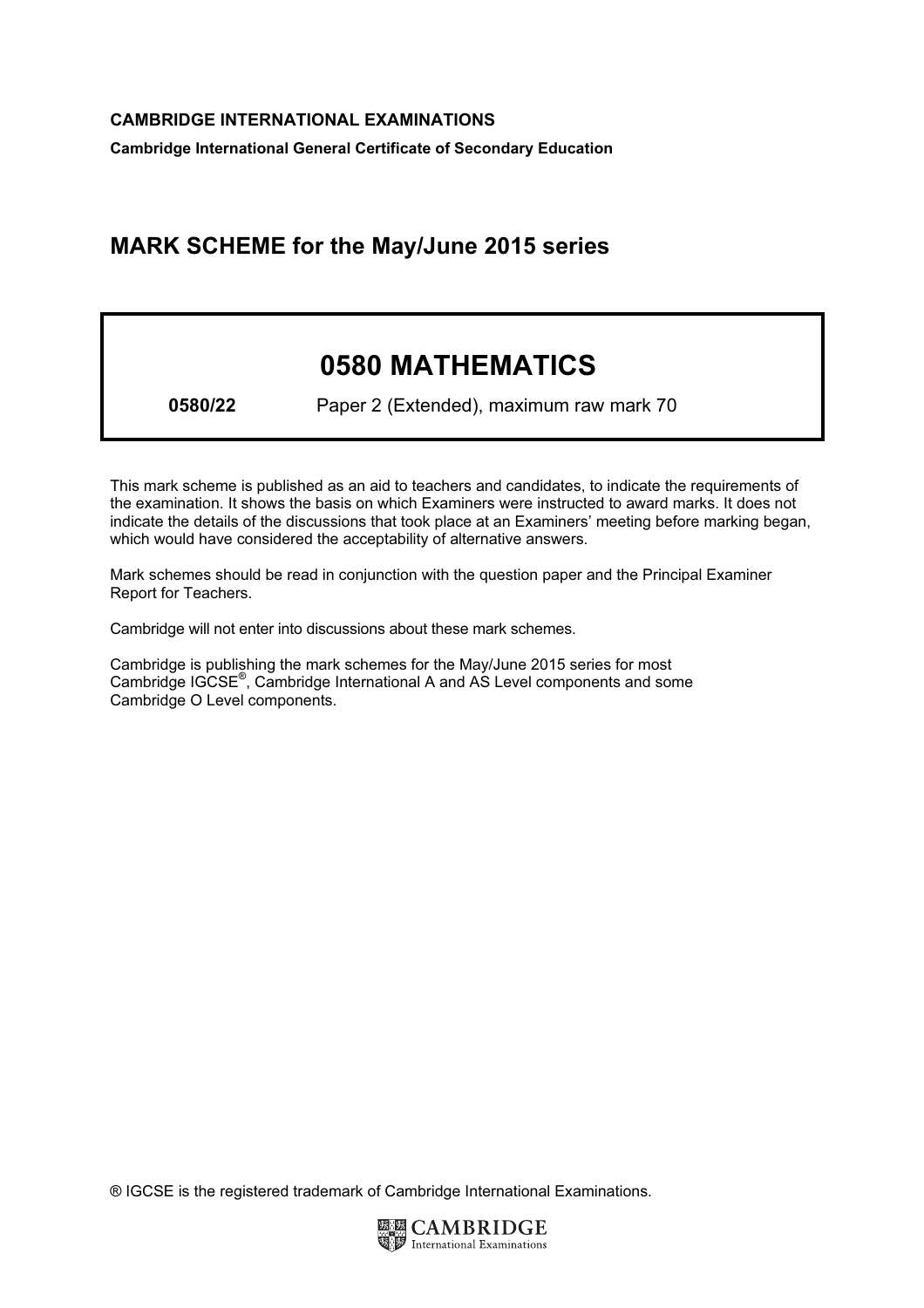| Page 2 | <b>Syllabus</b><br><b>Mark Scheme</b> |      | <b>Paper</b> |
|--------|---------------------------------------|------|--------------|
|        | Cambridge IGCSE - May/June 2015       | 0580 |              |

## Abbreviations

- cao correct answer only
- dep dependent<br>FT follow thro
- follow through after error
- isw ignore subsequent working
- oe or equivalent
- SC Special Case<br>nfww not from wron
- not from wrong working
- soi seen or implied

| Question         | Answer                                                           | <b>Mark</b>      | Part marks                                                                                            |
|------------------|------------------------------------------------------------------|------------------|-------------------------------------------------------------------------------------------------------|
| $\mathbf{1}$     | $5.34 \times 10^{7}$                                             | $\mathbf{1}$     |                                                                                                       |
| $\boldsymbol{2}$ | 9 [h] 30 [min] cao                                               | $\mathbf{1}$     |                                                                                                       |
| 3                | $\frac{1}{4}$ or 0.25                                            | $\mathbf{1}$     |                                                                                                       |
| 4<br>(a)         | 7                                                                | $\mathbf{1}$     |                                                                                                       |
| (b)              | Any number except 3, 7 or 20                                     | $\mathbf{1}$     |                                                                                                       |
| 5                | $0.2$ oe                                                         | $\boldsymbol{2}$ | <b>M1</b> for $1 - (0.15 + 0.3 + 0.35)$                                                               |
| 6                | $8 \times 10^3$ or 8000 nfww                                     | $\overline{2}$   | <b>M1</b> for $w + 4 \times 10^3 = 1.2 \times 10^4$ oe<br>or $5w + 20 \times 10^3 = 6 \times 10^4$ oe |
| 7                | Parallel                                                         | $\mathbf{1}$     |                                                                                                       |
|                  | Same length                                                      | $\mathbf{1}$     |                                                                                                       |
| 8                | $2n^2 + 3$ oe final answer                                       | $\boldsymbol{2}$ | M1 for a quadratic expression as final<br>answer                                                      |
|                  |                                                                  |                  | or $2n^2 + 3$ oe in working                                                                           |
| 9                | $\frac{23}{90}$ oe, must be fraction                             | $\boldsymbol{2}$ | <b>M1</b> for 25.5 - 2.5 oe e.g. $2.55^{\text{r}} - 0.25^{\text{r}}$                                  |
|                  |                                                                  |                  | or <b>B1</b> for $\frac{k}{90}$                                                                       |
| 10               | $\tau$                                                           | $\boldsymbol{2}$ | <b>B1</b> for 120.5 or 113.5 seen                                                                     |
| 11               | $\frac{1}{5} \begin{pmatrix} -2 & -1 \\ 11 & 3 \end{pmatrix}$ oe | $\overline{2}$   | <b>M1</b> for $k \begin{pmatrix} -2 & -1 \\ 11 & 3 \end{pmatrix}$ soi                                 |
|                  |                                                                  |                  | or $\frac{1}{5} \begin{pmatrix} a & b \\ c & d \end{pmatrix}$                                         |
|                  |                                                                  |                  | or $det = 5$ soi                                                                                      |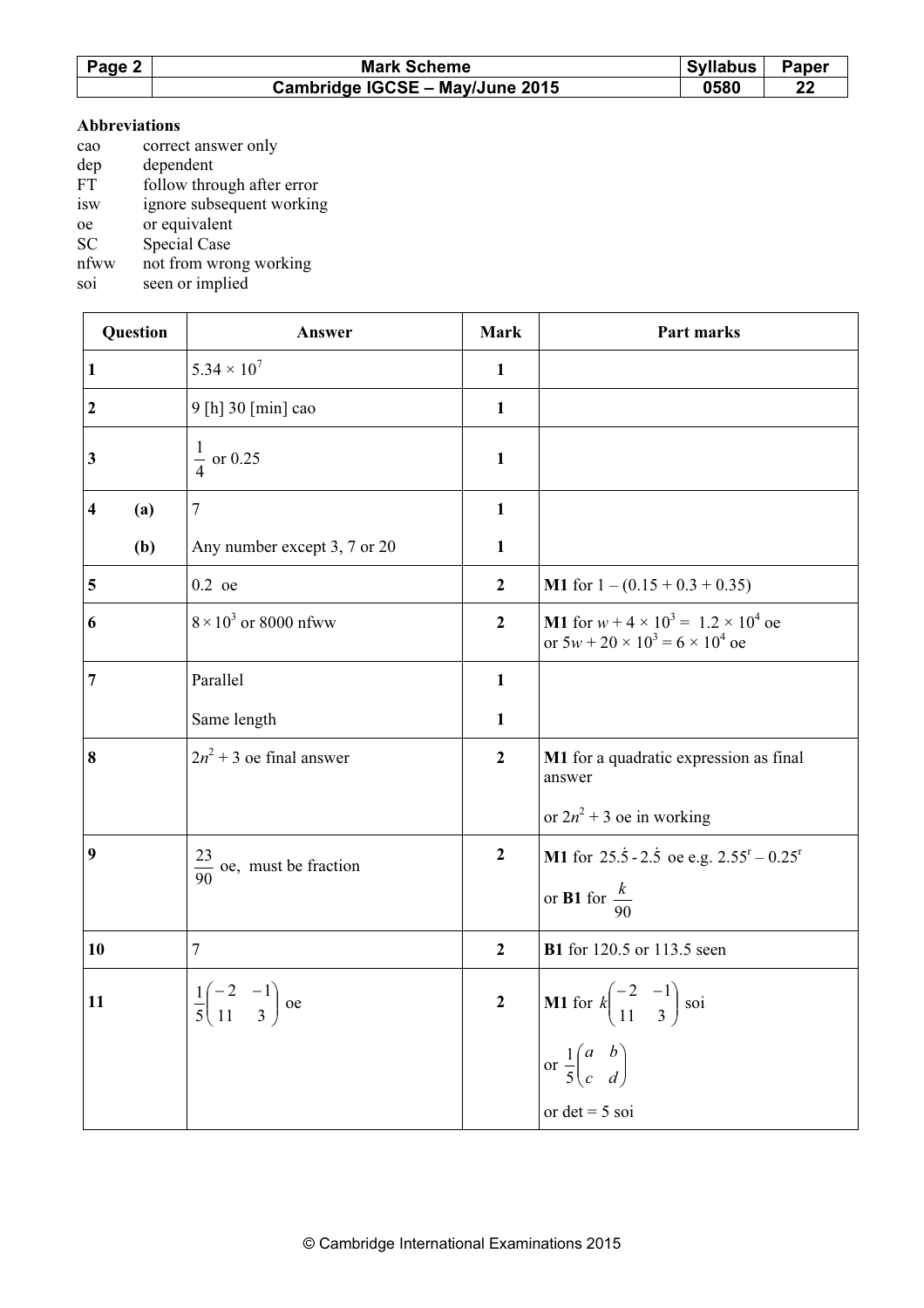| Page 3 |             | <b>Mark Scheme</b><br><b>Syllabus</b><br>Paper  |              |                                                                                                                                 |      |    |
|--------|-------------|-------------------------------------------------|--------------|---------------------------------------------------------------------------------------------------------------------------------|------|----|
|        |             | Cambridge IGCSE - May/June 2015                 |              |                                                                                                                                 | 0580 | 22 |
| 12     |             | $\frac{8}{3}$                                   |              | or $\frac{40}{15}$ accept $\frac{3}{8}$ or $\frac{15}{40}$                                                                      |      |    |
|        |             |                                                 | B1           |                                                                                                                                 |      |    |
|        |             | $rac{4}{5} \times$ their $rac{3}{8}$ oe         | M1           | or $\frac{12}{15}$ ÷ their $\frac{40}{15}$ or equivalent division with                                                          |      |    |
|        |             |                                                 |              | fractions with common denominators                                                                                              |      |    |
|        |             | $\frac{3}{10}$ cao                              | A1           |                                                                                                                                 |      |    |
| 13     | (a)         | 11                                              | $\mathbf{1}$ |                                                                                                                                 |      |    |
|        | (b)         | 8                                               | 2FT          | FT 30 – 2 $\times$ their (a)                                                                                                    |      |    |
|        |             |                                                 |              | or M1 for $4 \times 7 = 2(x-1) + FG$ oe<br>or $4(x-4) = 2(x-1) + FG$ oe<br>or $2 \times 7 + 2(x-4) = 2(x-1) + FG$ oe            |      |    |
|        |             |                                                 |              | Allow x to be <i>their</i> (a) in each                                                                                          |      |    |
| 14     |             | 684                                             | 3            | <b>M2</b> for $0.95 \times 4 \times 3 \times 60$                                                                                |      |    |
|        |             |                                                 |              | or M1 for $0.95 \times 4$ [ $\times$ 3]<br>or $4 \times 3 \times 60$                                                            |      |    |
|        |             |                                                 |              | or $0.95 \times 3 \times 60$<br>or $0.95 \times 4 \times 60$                                                                    |      |    |
| 15     |             | $\frac{2x-23}{(x+2)(2x-5)}$ final answer        | 3            | <b>B1</b> for a common denominator of<br>$(x+2)(2x-5)$                                                                          |      |    |
|        |             |                                                 |              | <b>B1</b> for $3(2x-5) - 4(x + 2)$ or better                                                                                    |      |    |
|        |             |                                                 |              | $2x - 7$<br>or SC2 for final answer $-$<br>$(x+2)(2x-5)$                                                                        |      |    |
|        |             |                                                 |              | or SC1 for numerator of $2x - 7$ in final<br>answer                                                                             |      |    |
| 16     | $(a)$ $(i)$ | 0.5 or – 0.5 or $\frac{1}{2}$ or $-\frac{1}{2}$ | $\mathbf{1}$ |                                                                                                                                 |      |    |
|        | (ii)        | 4                                               | 1            |                                                                                                                                 |      |    |
|        | (b)         | 1.37 or $1.37[4]$                               | 1            |                                                                                                                                 |      |    |
| 17     | (a)         | [ $y =$ ] 2x + 3 cao                            | 3            | M2 for correct unsimplified equation<br>or <b>B1</b> for gradient = $(11 – 3) ÷ (4 – 0)$ or<br>better and <b>B1</b> for $c = 3$ |      |    |
|        | (b)         | $-\frac{1}{2}$ oe                               | 1FT          | $-1 \div$ their m                                                                                                               |      |    |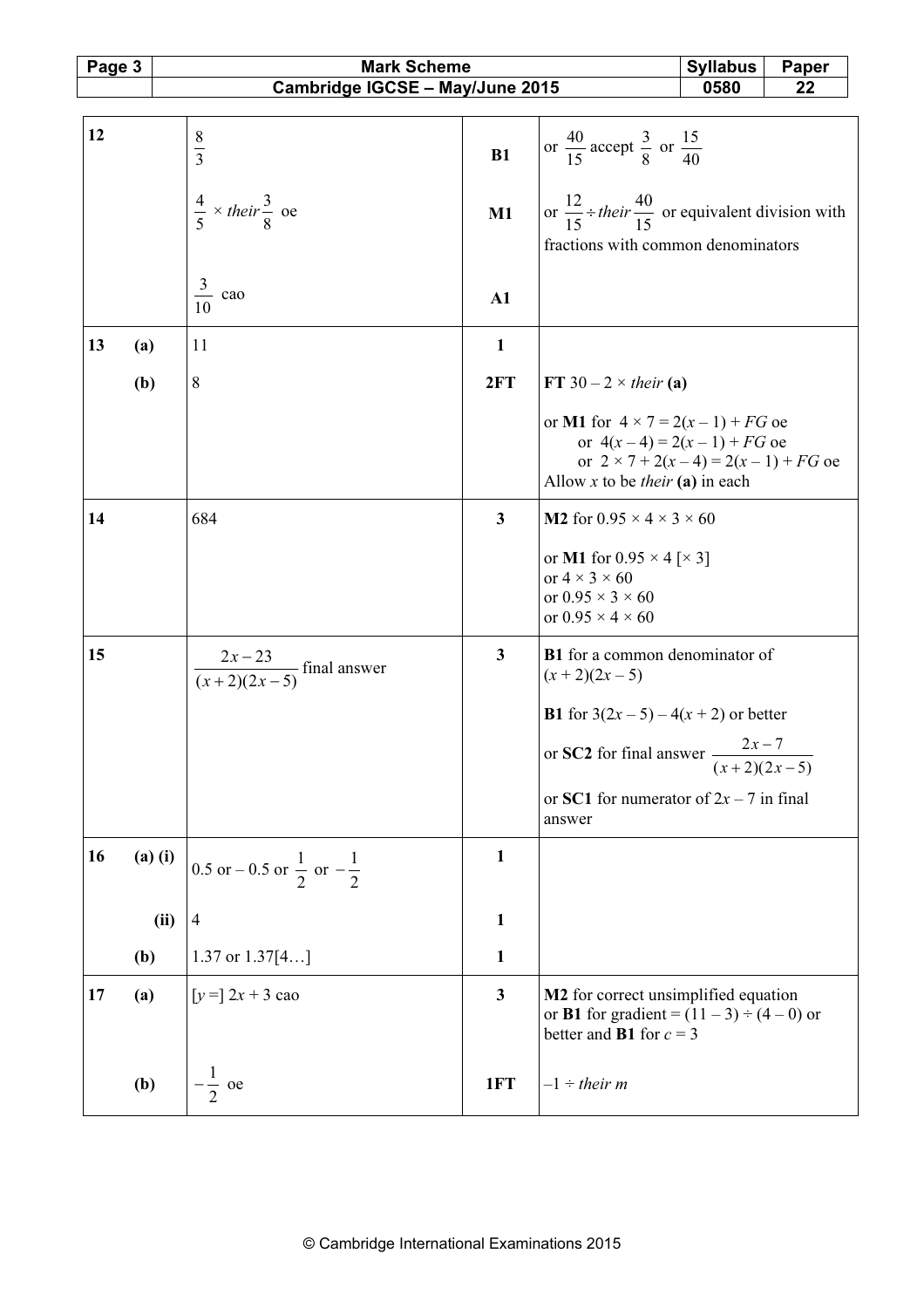| Page 4 |             | <b>Mark Scheme</b>                                        |                  | <b>Syllabus</b>                                                                                                                         | Paper |  |
|--------|-------------|-----------------------------------------------------------|------------------|-----------------------------------------------------------------------------------------------------------------------------------------|-------|--|
|        |             | Cambridge IGCSE - May/June 2015                           |                  | 0580                                                                                                                                    | 22    |  |
|        |             |                                                           |                  |                                                                                                                                         |       |  |
| 18     | (a)         | 78                                                        | $\mathbf{3}$     | <b>M2</b> for $5 \times 12 + \frac{1}{2} \times 12 \times (8 - 5)$ or                                                                   |       |  |
|        |             |                                                           |                  | $\frac{1}{2}$ × 6 × (5 + 8) × 2 oe                                                                                                      |       |  |
|        |             |                                                           |                  |                                                                                                                                         |       |  |
|        |             |                                                           |                  | or M1 for $5 \times 12$ , $\frac{1}{2} \times 12 \times (8-5)$ ,                                                                        |       |  |
|        |             |                                                           |                  | $\frac{1}{2}$ × 6 × (5 + 8) or 12 × 8 – ()                                                                                              |       |  |
|        | (b)         | 1170                                                      | 1FT              | $15 \times$ their (a)                                                                                                                   |       |  |
| 19     | (a)         |                                                           | $\mathbf{1}$     | Correct circle, radius 4 cm centre C                                                                                                    |       |  |
|        | (b)         |                                                           | $\overline{2}$   | B2 for correct bisector with 2 pairs of correct                                                                                         |       |  |
|        |             | $\rm \dot{C}$                                             |                  | arcs<br>or B1 for correct bisector with no/wrong arcs                                                                                   |       |  |
|        | (c)         |                                                           | $\mathbf{1}$     | Correct complete boundary and correct                                                                                                   |       |  |
|        |             | $\mathring{A}$<br>B                                       |                  | shading.<br>Dep on at least <b>B1</b> in (b)                                                                                            |       |  |
| 20     | $(a)$ $(i)$ | $\overline{4}$                                            | $\mathbf{1}$     |                                                                                                                                         |       |  |
|        | (ii)        | $\{3, 9\}$                                                | $\mathbf{1}$     |                                                                                                                                         |       |  |
|        | (iii)       | fewer than 6 numbers from<br>$\{1, 3, 5, 7, 9, 11\}$ or Ø | $\mathbf{1}$     |                                                                                                                                         |       |  |
|        | (b)         | ξ<br>В<br>A<br>$\overline{C}$                             | $\mathbf{1}$     |                                                                                                                                         |       |  |
| 21     | (a)         | $m = 2$                                                   | $\boldsymbol{2}$ | <b>B1</b> for $m = 2$                                                                                                                   |       |  |
|        |             | $n = -10$                                                 |                  | <b>B1</b> for $n = -10$                                                                                                                 |       |  |
|        |             |                                                           |                  | If 0 scored SC1 for $(x + 2)^2$ in working<br>or $x^2 + 2mx + m^2 + n$ and equating<br>coefficients<br>$2m[x] = 4[x]$ or $m^2 + n = -6$ |       |  |
|        | (b)         | 1.16 or $1.16[2]$ from completing<br>square               | 2FT              | FT dep on negative $n$<br><b>B1</b> for $(x + their m)^2 = -their n$                                                                    |       |  |
|        |             |                                                           |                  | or SC1 for correct answer from using<br>formula<br>or for both answers $1.16$ and $-5.16$ whatever<br>method used                       |       |  |